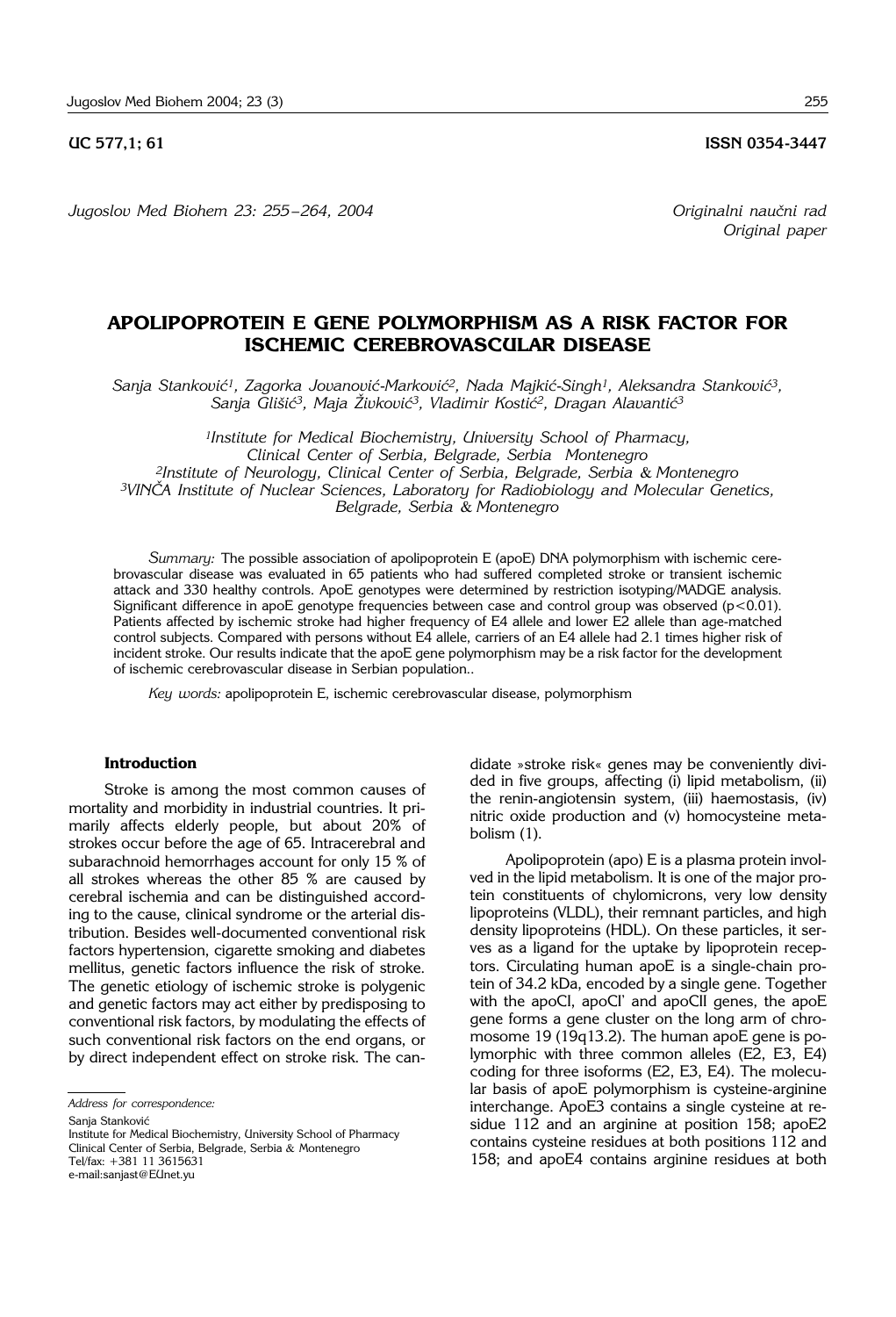positions. This polymorphism leads to the presence of six different phenotypes in the human population: three homozygous (E3/3, E2/2, and E4/4) and three heterozygous (E2/3, E2/4, and E3/4)(2). Many experimental and clinical observations suggest that apoE is implicated in the atherosclerotic process (3). A metaanalysis of 14 studies has shown apoE4 allele to be associated with CHD in both men and women (4). ApoE4 allele is also a major genetic susceptibility locus for the common forms of Alzheimer's disease (2). The relationship of apoE polymorphism and cerebrovascular disorders has been examined in a number of recent studies and they have produced conflicting results as to the importance of apoE alleles in predisposition to ischemic stroke.

The main purposes of the paper are a) to report the distribution of apoE genotypes and calculated frequencies of apoE alleles in patients with ischemic cerebrovascular disease, b) to determine whether a specific apoE polymorphism is a risk factor for ischemic cerebrovascular disease (ICVD; stroke or TIA). The results will be compared to the findings of other study populations, probably representing most of the published data referring to the apoE allele frequencies in various populations.

#### **Material and Methods**

### *Sample*

Blood samples were obtained from 65 patients (women and men) younger than 65 years, who had suffered completed stroke (large-vessel stroke and lacunar stroke) or transient ischemic attack. These were proven by computed tomography or magnetic resonance of the brain. Atherosclerosis of the eye bottom and carotide and vertebral arteries was assessed by ultrasound examination. The age-matched control group consisted of 330 unrelated Serbian people. They did not show any signs of cerebrovascular disease from their health questionnaires and clinical examinations. Informed consent was obtained from each participant in the study. Personal data (age, sex, weight, height, and blood pressure) were obtained from all participants. Blood pressure measurements (mm Hg) were determined and arterial hypertension was considered to be present if an individual had a history of hypertension or was using antihypertensive agents or if systolic blood pressure exceeded 140 mmHg or the diastolic blood pressure exceeded 90 mmHg. Diabetes mellitus was considered to be present if fasting glucose levels were exceeded 7.78 mmol/L or if the individual was using antidiabetic agents. In addition, a questionnaire with approximately 30 questions was designed to obtain relevant social (marital status, profession, salary, smoking, alcohol consumption, physical activity), medical (general health, cardiovascular and cerebrovascular health, physician visits) and family history (general and cerebrovascular health of parents and siblings). Of the patients, % were found to be hypertensive and % to be diabetics. Current cigarette and alcohol consumption was found in % and %, respectively.

### *DNA analysis*

DNA was extracted by Triton X-100 lysis, proteinase K digestion and phenol/chloroform extraction (5). When the procedure could not be carried out within 2–4 days after blood collection, the blood was frozen at  $-20$  °C and the DNA was extracted within the following 4–8 weeks. The concentration of isolated DNA was determined by spectrophotometer (LKB-Pharmacia, Uppsala, Sweden).

A 244bp sequence of the apoE gene including the two polimorphic sites was amplified by polymerase chain reaction (PCR) in a Hybaid Omnigene thermocycler (Teddington, UK) using the oligonucleotide primer pair F4 and F6 described by Emi et al. (6). The assay conditions, RFLP analysis and products visualization were performed as published previously (7).

### *Statistical analysis*

The frequencies of E2, E3, and E4 alleles were estimated by the gene counting method. To express variances of the allele frequencies i.e., the sample size-dependent standard error of the estimated frequencies, the upper and lower limits of the 95% confidence intervals for the three alleles were calculated. Chi-square statistics was used to test for goodness of fit to the Hardy-Weinberg equilibrium. The odds ratio (OR) and 95% confidence interval (CI) were estimated. A two-sided probability value of less than 0.05 was considered significant.

## **Results**

*Table I* shows the apoE genotype and allele distribution among patients with ICVD and healthy controls. The genotype frequencies were not different from those predicted from the Hardy-Weinberg equilibrium in the ICVD and in healthy subjects. Significant difference in apoE genotype frequencies between case and control group was observed  $(p<0.05)$ . There was a significant excess of the apoE E4 allele among ICVD patients (0.17 versus 0.09 in control subjects). Patients and control subjects had similar apoE E3 allelic frequency (0.79 in patients versus 0.78 in control subjects), but control subjects carried significantly more E2 alleles (0.05 in patients versus 0.13 in control subjects). Compared with persons without E4 allele, carriers of an E4 allele had 2.1 (95% CI 1.2–3.9) times higher risk of incident stroke. Compared with persons without E2 allele, carriers of an E2 allele had 2.9 (95% CI 1.2–6.9) times lower risk of incident stroke.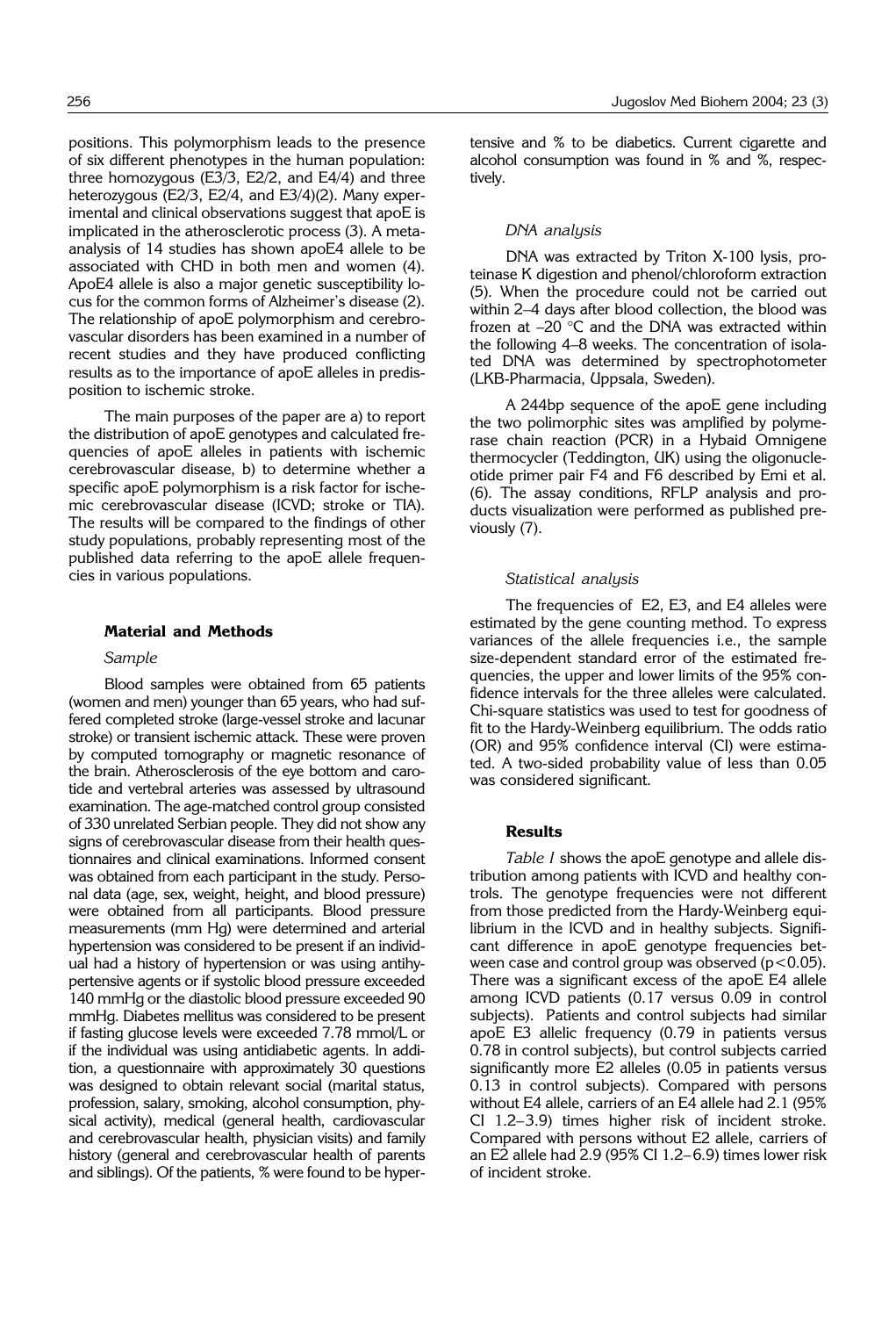Table I Comparation of genotype distribution and relative allele frequencies of apoE in Serbian ICVD patients and controls

|             |     | <b>ICVD</b> patients |      | Controls                                      |      |  |  |  |
|-------------|-----|----------------------|------|-----------------------------------------------|------|--|--|--|
|             |     | n                    | ℅    | n                                             | ℅    |  |  |  |
| <b>APOE</b> | 2/2 | 0                    | 0.00 | 12                                            | 0.04 |  |  |  |
| Genotypes   | 2/3 | 6                    | 0.09 | 56                                            | 0.17 |  |  |  |
|             | 2/4 | 0                    | 0.00 |                                               | 0.02 |  |  |  |
|             | 3/3 | 39                   | 0.60 | 205                                           | 0.62 |  |  |  |
|             | 3/4 | 18                   | 0.28 | 47                                            | 0.14 |  |  |  |
|             | 4/4 | 2                    | 0.03 | 3                                             | 0.01 |  |  |  |
|             | All | 65                   |      | 330                                           |      |  |  |  |
| Allele      | E2  |                      |      | $0.046$ (0.010-0.082) $(0.132$ (0.106-0.158)  |      |  |  |  |
|             | E3  |                      |      | $0.785$ (0.714-0.856) 0.777 (0.745-0.809)     |      |  |  |  |
|             | E4  |                      |      | $0.169(0.105 - 0.233)   0.091(0.069 - 0.113)$ |      |  |  |  |

### **Discussion**

This is the first study in Yugoslavia which determines the effect of apoE genotypes on risk of ICVD. Results of our study supports the finding that apoE polymorphism is associated with ICVD. The main observations are as follows: the apoE2 allele is protective for ICVD and apoE4 allele is a risk factor ICVD in patients younger than 65 years. Studies to date have produced conflicting results as to the importance of apoE alleles in predisposition to ischaemic stroke (*Table II*) (8 –39).

Ferrucci et al. (17) have reported a large prospective study of persons aged >70 years and for the first time found that, independent of other traditional risk factors, carrying an E2 allele was associated with lower risk of ischemic stroke. This protective effect was limited to persons who developed a stroke within the age range 70 to 79 years, while no effect was detected in persons who developed a stroke when they were aged 80 years. These findings are consistent with a protective effect of apoE2 allele for CHD, which has been found in young and middle-aged persons but not always confirmed in older populations and with data suggesting that apoE2 allele is underrepresented in patients with vascular dementia compared with control subjects.

Our results are in conflict with the small casecontrol or cross-sectional studies, where E2/3 genotype has been overrepresented in patients with ischemic stroke (10, 12, 20). In a case-control study by Courdec et al (10) patients affected by ischemic stroke had an E2/3 genotype more often than nonstroke control subjects but less often than younger healthy blood donors. De Andrade et al (12) reported that after careful consideration of the contribution of established risk factors, the apoE2/3 genotype was significantly associated with carotid artery atherosclerosis as defined by B-mode ultrasonography. Among patients with cerebral infarction, Kokubo et al (28) have found that E2 alllele cariers had increased risks

of cortical infarction (anatomic subtype), and atherothrombosis and cardioembolism, but not lacunar infarction (clinical subtypes). The association between E2 allele and stroke in this study was accentuated in subjects aged 70 years or older but not in those aged 40 to 69 years.

The apoE4 allele and carriers of E4 are more frequent among patients with ICVD compared with control subjects. Affected individuals with E3/4 and E4/4 genotype appear to carry this excess risk when compared with control subjects. This is similar to findings in coronary heart disease (4). The odds ratio for the E4 allele carriers confirms a modest effect of apoE in ICVD. A lot of studies found an overrepresentation of the E4 allele in ICVD patients compared with control subjects. McCarron et al (26) performed a meta analysis of existing studies that examined the apoE genotype in patients with ICVD. He demonstrated that apoE4 allele and carriers of apoE4 allele are more frequent among patients with ICVD compared with control subjects, but the E2 allele did not appear to be protective for ICVD. Selection criteria for the studies in this meta-analysis included patients older than 18 years of age who clinically and on the basis of brain imaging were diagnosed with an ischemic stroke or a TIA. Age- and gender-matched control subjects with no history of stroke or TIA were selected for each of the studies. Nine case-control studies were included in this meta-analysis. These studies had a total of 926 patients (mean age, 66.8 years) and 890 control subjects (mean age, 66.2 years). Most studies used patients with completed strokes. There was an equal sex distribution in all studies except for the report by Pedro-Botet et al (9), which assessed men only. Two of the studies were Japanese (19, 22), one was from Canada (15), and the remainders were European (8–11, 18, 23). Three reports demonstrated a positive association between the apoE4 allele and ischemic CVD (two European (9, 23), and one Japanese (19). Kessler et al (18) found that E4 allele is more common in CVD patients with large-vessel atherosclerosis than in those with other types of CVD. Eight studies were excluded for this analysis (some of which did not distinguish consistently ischemic stroke from hemorrhagic stroke) (13, 14, 40), and the study of Ferruci et al. (17) did not permit measurement of the apoE allelic frequencies. None of these population studies found an influence of E4 allele on stroke risk. In fact, Kuusisto et al (13) reported that the apoE phenotype is no longer an important risk factor of stroke or CHD in the age group of about 70 years. In a population study of apoE genotype at the age of 85, Skoog et al (40) found that E4 allele is not a risk factor strokes and TIA compared with patients without those diseases. In two prospective studies in older persons performed in Finland (13) and in Sweden (14) failed to show a significant relationship between apoE polymorphism and risk of stroke. In the Finnish study the apoE poly-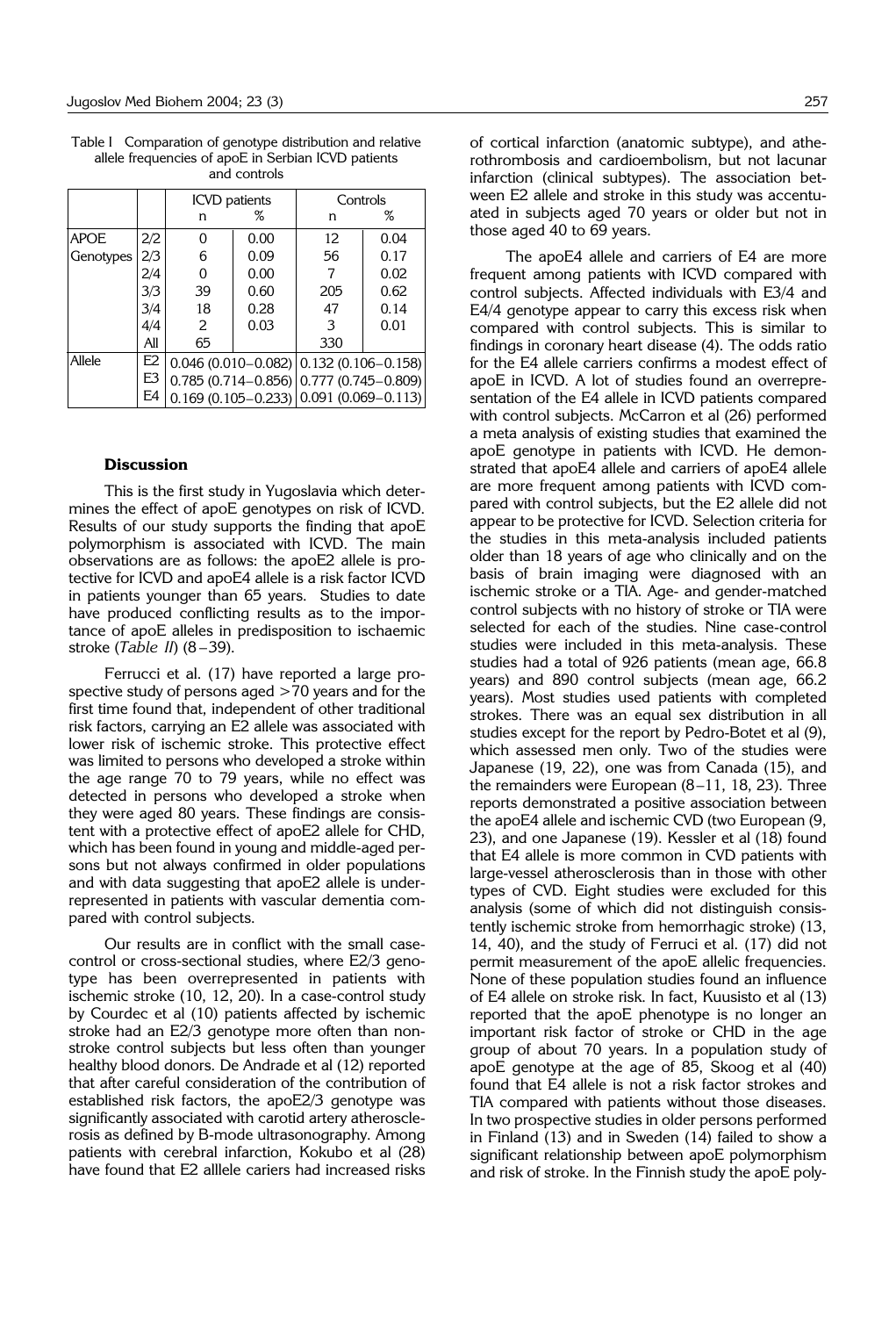| i                              |
|--------------------------------|
| i                              |
| ï                              |
| $\ddot{\phantom{0}}$           |
| $\frac{1}{2}$<br>$\frac{1}{2}$ |
| i<br>i                         |
| ŗ<br>٦<br>ī                    |

|                                                                   | 모                                | $\overline{a}$                  | $\frac{0}{10}$                  | $\sim$ $\sim$                                    | $\frac{2}{15}$                  |                                 | $\overline{1}$  |                 | $\frac{1}{12}$                  | $\overline{15}$                         | $\overline{4}$            | ちゅほけはに                                                                                        | o 4                             |
|-------------------------------------------------------------------|----------------------------------|---------------------------------|---------------------------------|--------------------------------------------------|---------------------------------|---------------------------------|-----------------|-----------------|---------------------------------|-----------------------------------------|---------------------------|-----------------------------------------------------------------------------------------------|---------------------------------|
|                                                                   | frequencies<br>E                 | $\frac{9}{2}$                   | 73                              | 85                                               | 28                              |                                 | $\frac{8}{2}$   |                 | 22                              | 77                                      | 77                        | <b>247895</b>                                                                                 | 88                              |
|                                                                   | 원<br>단<br>단                      | $\circ$                         | $\infty$                        | $\sim$ $-$                                       | $\frac{6}{2}$                   |                                 | 695             |                 | თთ                              | $^\infty$                               | Ō                         | の72087                                                                                        | $\sim$ $\circ$                  |
|                                                                   | $(95\%$ Cl)<br>g                 | $\frac{3.06}{(0.6-28.9)}$       | $(1.09 - 3.74)$<br>2.00         | $(0.5 - 3.74)$<br>1.34                           | $(0.35 - 1.96)$<br>0.83         |                                 |                 |                 |                                 |                                         |                           |                                                                                               | $(0.70 - 8.99)$<br>2.34         |
|                                                                   | Study<br>result                  | Negative                        | Positive E4<br>risk factor      | E3/3 protective<br>Positive E2/3<br>risk factor, | Negative                        | E2/3 risk factor<br>Positive    | Negative        | Negative        | Negative                        | Positive                                | E2 protective<br>Positive | Positive E4                                                                                   | Negative                        |
| Table II Association studies in ischemic stroke: apolipoprotein E | Phenotype                        | Ischemic stroke                 | Ischemic stroke                 | Ischemic stroke or TIA                           | Ischemic stroke                 | Carotid atherosclerosis         | Ischemic stroke | Ischemic stroke | Ischemic stroke                 | IMT in patients with<br>and without CHD | Ischemic stroke           | Ischemic stroke                                                                               | Ischemic stroke                 |
|                                                                   | Mean age<br>(years)              | 72                              | \$\$                            | R <sub>2</sub>                                   | 72                              | 46-64                           | 89              | $\geq 75$       | 88                              | 59                                      | ρZ                        |                                                                                               | 67                              |
|                                                                   | Subjects<br>$\widehat{\epsilon}$ | 58                              | 100<br>100                      | 89                                               | $\frac{5}{94}$                  | 145<br>224                      | 1067            | 1077            | 89                              | 130                                     | 1664                      | 2023223                                                                                       | 55<br>61                        |
|                                                                   | Methodology                      | Case-control<br>Control<br>Case | Case-control<br>Case<br>Control | Case-control<br>Control<br>Case                  | Case-control<br>Control<br>Case | Case-control<br>Control<br>Case | study<br>Cohort | study<br>Cohort | Case-control<br>Control<br>Case | Cross sectional<br>Control<br>Case      | study<br>Cohort           | Cardiac embolism<br>Case-control<br>Large-vessel<br>Lacunar<br>Control<br>Other<br><b>CVD</b> | Case-control<br>Control<br>Case |
|                                                                   | Polymorphism                     | E2/E3/E4                        | E2/E3/E4                        | E2/E3/E4                                         | E2/E3/E4                        | E2/E3/E4                        | E2/E3/E4        | E2/E3/E4        | E2/E3/E4                        | 2/E3/E4                                 | E2/E3/E4                  | E2/E3/E4                                                                                      | E2/E3/E4                        |
|                                                                   | Publication<br>Year of           | 1990                            | 1992                            | 1993                                             | 1995                            | 1995                            | 1995            | 1996            | 1996                            | 1996                                    | 1997                      | 1997                                                                                          | 1997                            |
|                                                                   | First Author                     | Mahieux et al                   | Pedro-Botet et al.              | Couderc et al.                                   | Coria et al.                    | De Andrade et al.               | Kuusisto et al. | Basun et al.    | Hachinski et al.                | Terry et al                             | Ferrucci et al.           | Kessler et al.                                                                                | Nakata et al.                   |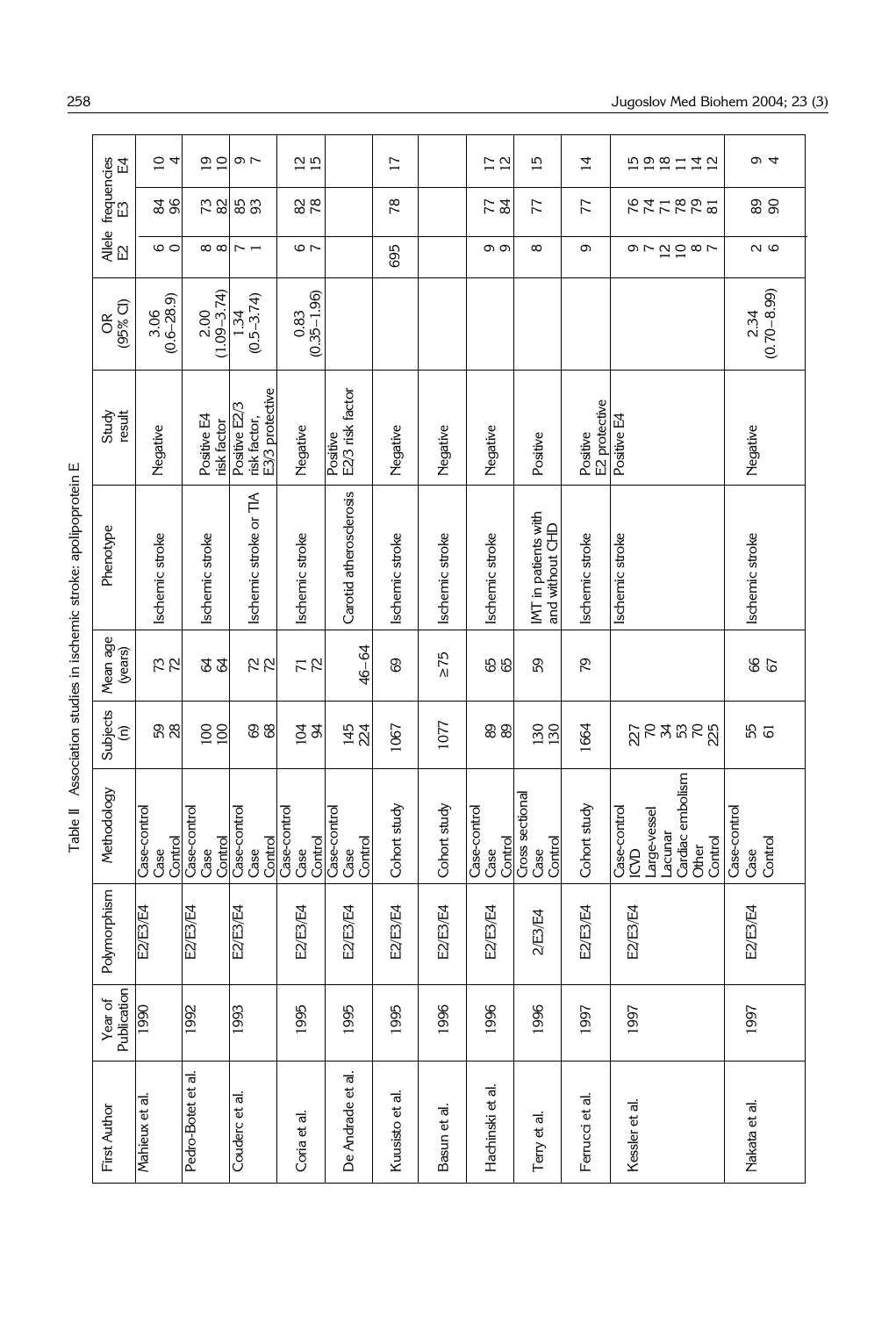| တ တ<br>28<br>$\frac{2}{5}$           | $\Omega$<br>97<br>4                         | $\overline{2}$<br>75<br>4 | $\overline{0}$<br>52<br>$\sim$                  | 24<br>S<br>6 | $\frac{15}{8}$                  | $\frac{1}{6}$ $\sim$ 0<br>688<br>ဖ ထ ဖ                  | $\frac{6}{1}$<br>76<br>${}^{\circ}$  | $\frac{3}{6}$<br>& ಶ<br>$\infty$ $\overline{a}$ | $\vec{a}$<br><u>යි</u> සි<br>$\circ$       | <b>in in in</b><br>in in in<br>8288<br>ヒアアア                            |
|--------------------------------------|---------------------------------------------|---------------------------|-------------------------------------------------|--------------|---------------------------------|---------------------------------------------------------|--------------------------------------|-------------------------------------------------|--------------------------------------------|------------------------------------------------------------------------|
|                                      |                                             |                           |                                                 |              | $(1.18 - 4.21)$<br>2.19         | $(1.52 - 6.44)$<br>3.13                                 |                                      |                                                 | $(1.34 - 2.23)$<br>1.73                    |                                                                        |
| E2/3 risk factor<br>Positive         | Negative                                    |                           |                                                 |              | Positive                        | E4 allele risk<br>factor, E3/3<br>protected<br>Positive | Positive<br>E4 allele risk<br>factor |                                                 | Positive<br>E3/E4 risk factor<br>Positive  | Negative                                                               |
| matter disease<br>Silent white       | Carotid atherosclerosis<br>in patients with | ischemic stroke           |                                                 |              | Ischemic stroke                 | Ischemic stroke                                         | Ischemic stroke survival             | Ischemic stroke                                 | Ischemic stroke                            | Celebral infarction                                                    |
| 50-70                                |                                             | $\overline{60}$<br>$\vee$ |                                                 |              |                                 | <40<br>$\mathbb{G}$                                     | $\overline{r}$                       | යි ය                                            | 67                                         | 72.5<br>73                                                             |
| 219<br>$\overline{6}$                | 231                                         | 83                        | $\frac{48}{203}$                                |              | 123                             | 288                                                     | 640                                  | 88                                              | 767<br>735                                 | 592<br>169<br>2728                                                     |
| Cross-sectional<br>MARCD +<br>MARCD- | Cerebrovascular<br>Cross sectional<br>ICVD  | atherosclerosis +         | atherosclerosis –<br>Control<br>Cerebrovascular |              | Case-control<br>Case<br>Control | Case-control<br>Stroke +<br>Stroke-<br>Control          | Cohort study                         | Case-control<br>Case                            | Case-control<br>Control<br>Control<br>Case | Case-control<br>Case<br><b>ACU<br/>TACU<br/>POCS<br/>OTED</b><br>OOTED |
| E2/E3/E4                             |                                             | E2/E3/E4                  |                                                 |              | E2/E3/E4                        | E2/E3/E4                                                | E2/E3/E4                             | E2/E3/E4                                        | E2/E3/E4                                   | E2/E3/E4                                                               |
| 1997                                 |                                             | 1998                      |                                                 |              | 1998                            | 1998                                                    | 1998                                 | 1999                                            | 1999                                       | 2000                                                                   |
| Schmidt et al.                       |                                             | Aalto-Setala et al.       |                                                 |              | Ji et al.                       | Margaglione et al.                                      | McCarron et al.                      | Peng et al                                      | McCarron et al.                            | Catto et al.                                                           |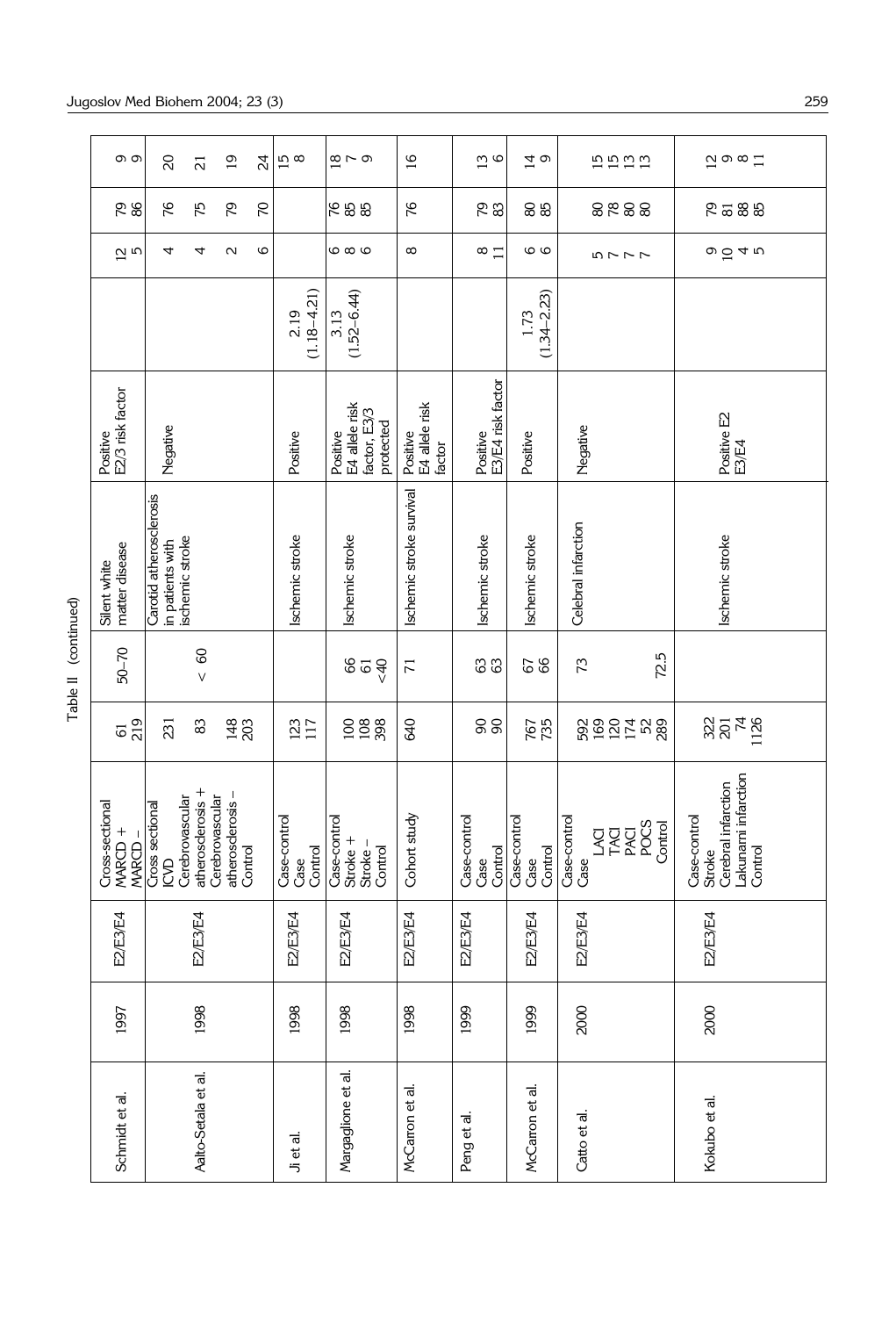| 1957<br>$\frac{5}{7}$                         |                                 | 3877                                                                     | 0.15<br>0.15<br>0.000                                          | 16 <sub>2</sub>                      | $\overline{5}$          | $\circ$ $\vec{a}$ 4                        | $\frac{2}{2}$                                     | $\overline{\mathbf{0}}$ $\mathbf{0}$             | sangga<br>Sangga                                                                                     | <u>ന ത</u>                                           | <b>යි</b>                       | $\overline{51}$                 |
|-----------------------------------------------|---------------------------------|--------------------------------------------------------------------------|----------------------------------------------------------------|--------------------------------------|-------------------------|--------------------------------------------|---------------------------------------------------|--------------------------------------------------|------------------------------------------------------------------------------------------------------|------------------------------------------------------|---------------------------------|---------------------------------|
| 77                                            |                                 | ちははお                                                                     | 22882<br>0880<br>0000                                          | 210<br>137                           | 97                      | <b>SE5</b>                                 | 579                                               | ಜ ಕ                                              | sang<br>Sang<br>Sang                                                                                 | 88                                                   | 370                             | 259                             |
| $r$ 4 $r$ $\omega$ $\Xi$                      |                                 | $\sim$ $\circ$ $\circ$ $\circ$                                           | 506<br>0.06<br>0.0<br>0.08<br>0.07                             | $\frac{5}{21}$                       | ō                       | $\alpha$ $\alpha$ $\alpha$                 | $\overline{\phantom{0}}$ $\overline{\phantom{0}}$ | <b>59</b>                                        | 011088<br>00000                                                                                      | ию                                                   | ដន                              | $\frac{13}{4}$                  |
| $1.73$<br>(1.34–2.23)                         | $(1.1 - 9)$<br>3.1              |                                                                          | $(0.5 - 1.07)$<br>0.75<br>E4                                   |                                      |                         |                                            |                                                   | $\begin{array}{c} 4.2 \\ (1.8-10.1) \end{array}$ | $\begin{array}{c} 3.2 (1.3 - 7.8) \\ 2.6 (1.4 - 4.7) \\ 0.9 (0.4 - 2.1) \end{array}$<br>$2.4(1.4-4)$ | $\begin{array}{c} 2.16 \\ (1.12 - 4.18) \end{array}$ |                                 | $2.00$<br>$(1.08 - 3.70)$       |
| Negative                                      | Positive                        | Negative                                                                 | Negative                                                       | Positive E4                          | Negative                |                                            | Positive E4                                       | Positive E4                                      | Positive E4                                                                                          | Positive E3                                          | Positive E4                     | Positive E4                     |
|                                               | Ischemic stroke                 | Ischemic stroke/<br>carotid stenosis                                     |                                                                | Ischemic stroke                      | Carotid atherosclerosis | Carotid atherosclerosis<br>Ischemic stroke | Ischemic stroke                                   | Ischemic stroke                                  | Ischemic stroke                                                                                      | Ischemic stroke<br>(atherothrombotic)                | Cerebral infarction             | Ischemic stroke                 |
| 69.4                                          |                                 | 352<br>යි                                                                | 65.7<br><b>723</b>                                             | 62.9<br>58.6                         | 69                      | 65<br>65                                   | đ,                                                | 56.4<br>39.4                                     | <b>6258</b>                                                                                          | 89                                                   | 47.1<br>47.1                    | 34.7<br>34.8                    |
| <b>BRE25</b>                                  | 190<br>147                      | 8938<br>$75$<br>211<br>452                                               | 266<br>225<br>400                                              | <b>PS1</b>                           | 5401                    | 582<br>582                                 | $\frac{86}{26}$                                   | 657                                              | 877888                                                                                               | 107                                                  | 226                             | 1247                            |
| Case-control<br><b>EXPOS</b><br>NGCCO<br>Case | Case-control<br>Control<br>Case | >50%<br>Case-control<br>$1$ CVD +<br>stenosis<br>Control<br>$rac{6}{56}$ | Case-control<br>$>70$ years<br>$< 70$ years<br>Control<br>Case | ptrol<br>Case-coi<br>Case<br>Control | Cross sectional<br>Case | Case-control<br>stenosis<br>Control<br>δ   | Case-control<br>Case                              | Control<br>Case-control<br>Case<br>Control       | Case-control<br>Case<br>Small vessel<br>Large-vessel<br>Mixed type<br>Control                        | Case-control<br>Case<br>Control                      | Case-control<br>Case<br>Control | Case-control<br>Case<br>Control |
| E2/E3/E4                                      | E2/E3/E4                        | E2/E3/E4                                                                 | E2/E3/E4                                                       | E2/E3/E4                             | E2/E3/E4                | E2/E3/E4                                   | E2/E3/E4                                          | E2/E3/E4                                         | E2/E3/E4                                                                                             | E2/E3/E4                                             | E2/E3/E4                        | E2/E3/E4                        |
| 2000                                          | 2001                            | 2001                                                                     | 2001                                                           | 2001                                 | 2001                    | 2001                                       | 2002                                              | 2002                                             | 2002                                                                                                 | 2003                                                 | 2004                            | 2004                            |
| McCarron et al                                | Chowdhury et al.                | Frikke-Schmidt et al.                                                    | MacLeod et al                                                  | Serteser et al                       | Slooter et al.          | Topić et al.                               | et al<br>Yang                                     | Luthra et al.                                    | Szolnoki et al                                                                                       | Souza et al.                                         | Jin et al.                      | Pezini et al.                   |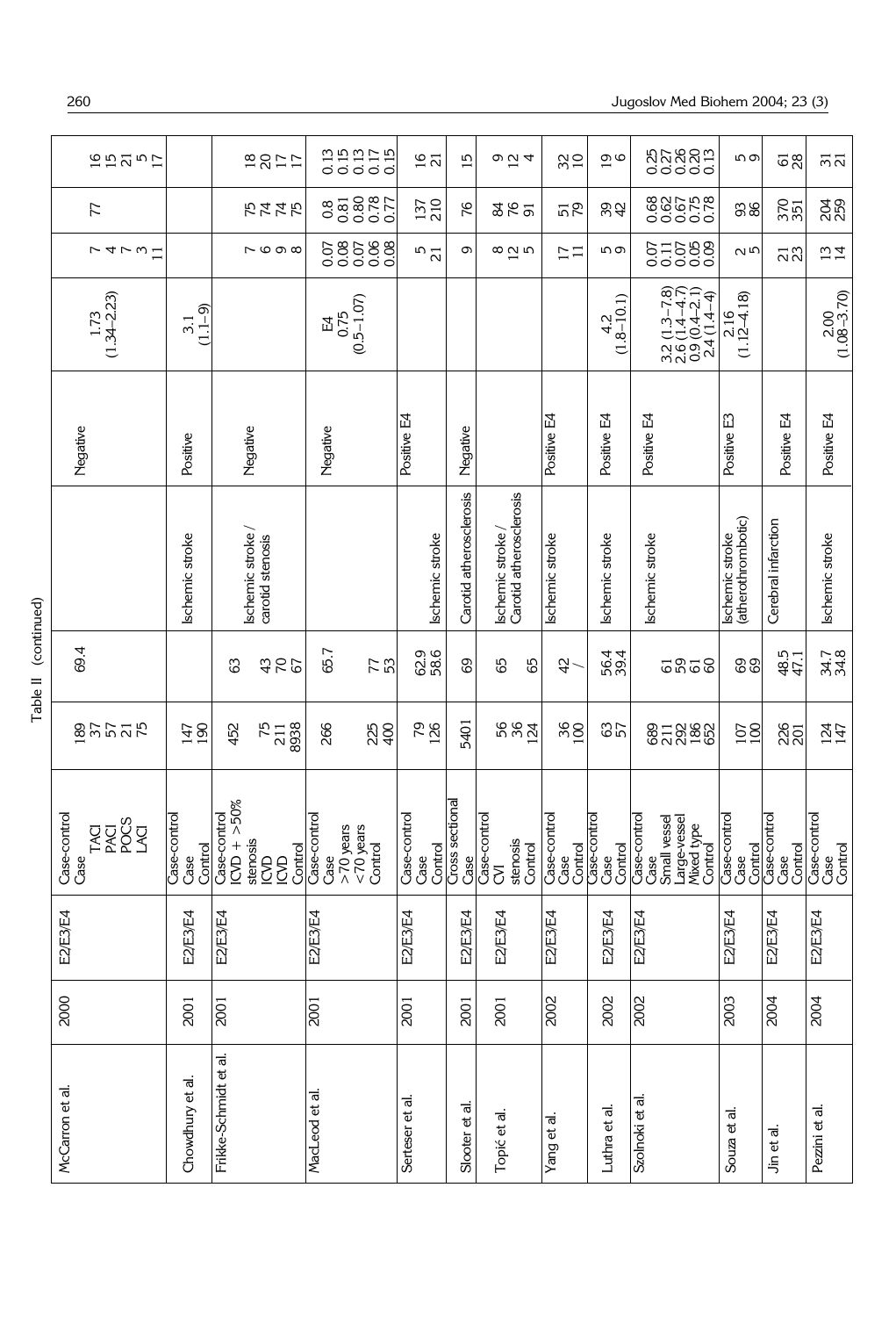morphism also had no effect on CHD. In the Swedish study the rates of stroke showed a rising, but not significant, trend across the E2/3, E3/3, and E4/3 genotypes, and the fraction of cognitive impairment attributable to stroke was lowest (2%) in the E2/3 group compared with the E3/3 and the E3/4 groups (9%). Both negative studies were performed in North European populations, which show distinct differences from other populations in dietary intake and distribution of apoE genotypes. Patients selected for study for reasons in addition to ischemic stroke were also not included in the meta-analysis (two such studies selected noninsulin-dependent diabetic patients (41, 42), and another assessed end-stage renal disease patients (43). One study did not use age-matched control subjects (21). In Chinese uremic patients Lim et al (43) found that the incidence and cumulative occurrence of stroke increased significantly in those with the apoE4 allele and this preliminary observation suggests that E4 allele could be a predisposing genetic marker for ICVD in these uremic patients. Aalto-Setala et al (21) did not notice significantly different apoE allele frequencies in cohort of stroke patients from those observed in a normal Finish population.

Until today we can not for sure answer the question: Is the apoE4 allele really a risk factor for ischemic CVD? A few studies published after 1999 found a positive association between apoE4 allele frequencies (28, 29, 35), but the others did not find this association. Atherosclerosis in large arteries has been related chiefly to lipid levels and hypertension, whereas the atherosclerotic process in smaller arteries has been related to hypertension. The results in study of Kokubo et al (28), demonstrate the association of apo-E2 allele with atherothrombosis and cortical infarction (large arteries) and the association of apoE4 allele with atherothrombosis but no association of apoE2 or E4 allele with penetrating artery region or lacunar infarction (smaller arteries). Therefore, it is thought that apoE may affect only larger arteries, although this remains to be studies further.

How can we explain the inconsistencies and almost conflicting results between studies which goal were determination of apoE alleles in predisposition to ischemic stroke. Such inconsistencies may be due to inaccurate stroke classification, small sample sizes, different age ranges, or the removal of fatal cases in the acute phase. These studies almost failed to subdivide stroke patients according to their pathogenesis. An accurate classification of stroke subtypes (differentiation between thromboembolic and hemorrhagic stroke) is crucial because strokes are heterogeneous in origin, different pathogenic mechanisms involved in cerebral ischemia. We believe our study has several advantages over previous studies. First, we diagnosed and classified stroke subjects in stroke subtypes by use of serial CT or MRI findings. We did not use hospital-discharge or death records to prevent misclassification Cases were recruited in their

very acute phases, as early as possible within a 24 hour period after stroke onset, thus allowing us to recruit fatal cases into our study.

Many of these individual studies did not rich significance, probably due to their small size. Because the case-control studies were not designed as prospective association studies, there may have been a tendency to which mostly survivors, who may have possessed an elevated E4 frequency. The study by Margaglione et al (23), which explicitly examined survivors of ischemic CVD, had more than twice the apoE4 allelic frequency as control subject. Our study enrolls patients prospectively. Different ethnic groups can also affect the result of these studies. The apoE4 allelic frequency is lower in Japanese populations compared with white populations. However, even among Europeans there are geographic differences, with an E4 frequency as high as 0.24 in Finland and as low as 0.07 in Italy. Also, we must notice that the frequencies obtained for healthy Serbian population (622 subjects), unexpectedly high compared with other populations, may contribute to the significant difference in apoE2 allele between patients and controls (7).

Apparent discrepancies in different case-control studies may arise from differences in the ages of the subjects under study. Age-matches control subjects are also important in this type of study because age can influence apoE allelic frequencies in a population: there is a decrease in E4 and increase in the E2 allele frequency with old age. Mean age of our stroke individuals was lower than that of a French (72.3 years), Spanish (years) and two Scandinavian series  $(68.9 \text{ and } >80 \text{ years}, \text{ respectively})$ , and close to that (64.4) of a series in which a relation between apoE4 and ischemic stroke was suggested. Age distribution may be an important confounding factor: risk factor profiles of ischemic stroke vary in various age classes. Differences in the control subject selection among studies may account, at least in part, for some of these discrepancies, particularly in view of the low frequency of the E4 allele. In addition, E4 allele frequencies comparable to ours  $(<0.10$ ) have been reported in three Italian studies.

E4 and E2 allelic frequencies tend to decline and to increase with age, respectively, but a reduction of E4 is already present in octogenarians, while the increment in E2 allelic frequency has been detected only in centenarians. Several hypotheses may be proposed to explain the interaction between age and apoE genotype. If a specific risk factor is potentiated in the presence of a specific genotype, and if this risk factor is related to selective mortality at younger ages, the genotype may appear to have less of an impact at older ages. Indeed, a mechanism of selective mortality has been also suggested to explain why some risk factors for stroke, such as hypertension, become less important in old age. Furthermore, since the incidence rate of stroke increases with age, other (possi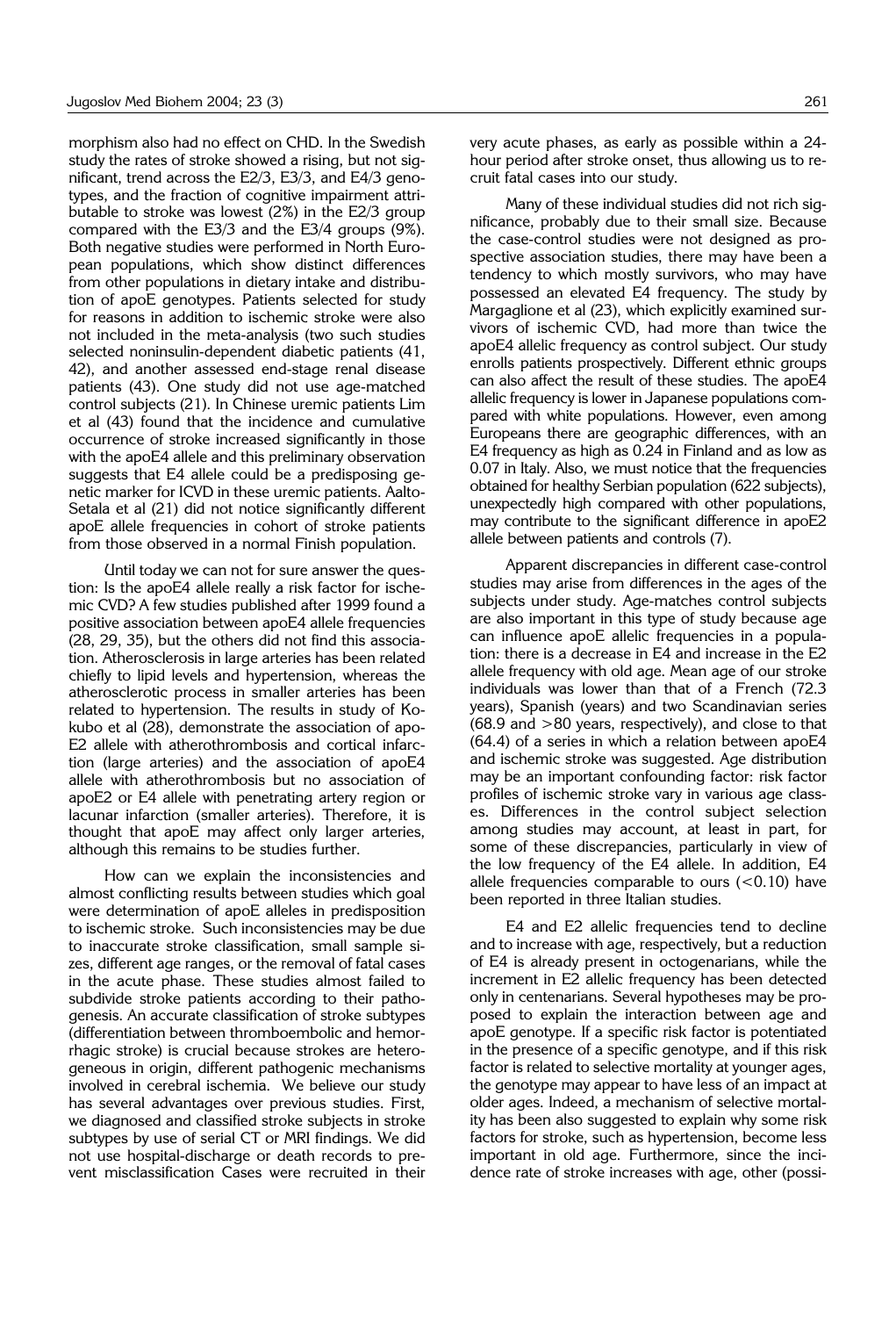bly not already identified) risk factors may play a critical role in the causation of strokes in older individuals. An alternative hypothesis is based on the fact that E2 has been associated with both antiatherogenic and atherogenic changes, and the balance between these two effects may be different in different periods of life. However, differences in some other biological, socioeconomic, or lifestyle factors (diet in particular) may influence such an association; for example, the fat intake of the elderly is lower than that of younger people. Carriers of the E2 allele may have a greater chance of endothelial weakening in intracerebral arteries because of lower cholesterol levels, whereas the diminished impact of the E4 allele on LDL levels in elderly groups may also explain our findings of a decreased association between E4 and stroke in elderly subjects. Such age-dependent changes in the association of the E2 or E4 alleles with stroke have also been suggested in previous studies. Positive

associations between the E4 allele and stroke have been detected only in subjects aged <70 years on average. Conversely, a positive association between the E2 allele and stroke has been found in subjects aged >70 years on average. In cohort studies, Ferrucci et al (17) reported that the protective effect of E2 decreased progressively with age and after 80 years was no longer statistically significant, whereas Kuusisto et al (13) and Basun et al (14) found no association between apoE and cerebral infarction in elderly subjects.

Although our findings do not currently affect clinical practice, additional knowledge of the role of genes in ischemic stroke may improve our understanding of the cause of stroke; provide new insights in prevention and factors that influence the outcome of stroke, as new therapeutic targets when preventive strategies have failed.

# POLIMORFIZAM GENA ZA APOLIPOPROTEIN E KAO FAKTOR RIZAKA ZA ISHEMIJSKU BOLEST MOZGA

Sanja Stanković<sup>1</sup>, Zagorka Jovanović-Marković<sup>2</sup>, Nada Majkić-Singh<sup>1</sup>, Aleksandra Stanković<sup>3</sup>, *Sanja Gli{i} 3, Maja @ivkovi} 3, Vladimir Kosti}2, Dragan Alavanti}3*

*1Institut za medicinsku biohemiju, Farmaceutski fakultet, Klini~ki centar Srbije, Beograd, Srbija i Crna Gora 2Institut za neurologiju, Klini~ki centar Srbije, Beograd, Srbija i Crna Gora 2VIN^A, Institut za nuklearne nauke, Laboratorija za radiobiologiju i molekularnu genetiku, Beograd, Srbija i Crna Gora*

Kratak sadržai: Kod 65 pacijenata koji su imali moždani udar ili prolazni ishemijski napad i 330 zdravih kontrola, ispitivano je da li postoji povezanost polimorfizma gena za apoE sa ishemijskom bolešću mozga. Genotipovi apoE određeni su restrikcionom tipizacijom/MADGE analizom. Utvrđena je statistički značajna razlika u frekvencijama genotipova apoE kod pacijenata i kontrola (p<0,01). Kod pacijenta sa ishemijskom bolešću mozga utvrđena je veća frekvencija alela E4 i manja frekvencija alela E2 u odnosu na odgovarajuće kontrole. Poređenjem sa osobama koje nisu nosioci alela E4, osobe sa alelom E4 imaju 2.1 put veći rizik od dobijanja ishemijske bolesti mozga. Naši rezultati pokazuju da je polimorfizam gena za apoE faktor rizika za dobijanje ishemijske bolesti mozga u srpskoj populaciji.

Ključne reči: apolipoprotein E, ishemijska bolest mozga, polimorfizam

#### **References**

- 1. Hassan A, Markus HS. Genetics and ischaemic stroke. Brain 2000; 123 (9): 1784–812.
- 2. Siest G, Pillot T, Regis-Bally A, Leininger-Muller B, Steinmetz J, Galteau MM, et al. Apolipoprotein E: an important gene and protein to follow in laboratory medicine. Clin Chem 1995; 41: 1068–86.
- 3. Davignon J, Gregg RE, Sing CF. Apolipoprotein E polymorphism and atherosclerosis. Arteriosclerosis 1988; 8: 1–21.
- 4. Wilson PWF, Shaefer EJ, Larson MG, Ordovas JM. Apolipoprotein E alleles and risk of coronary disease: a meta-analysis. Arterioscler. Thromb Vasc Biol 1996; 16: 1250–5.
- 5. Kunkel LM, Smith KD, Bayer SH. Analysis of human Ychromosome-specific reiterated DNA in chromosome variants. Proc Natl Acad Sci USA 1977; 74: 1245–9.
- 6. Emi M, Wui LL, Robertson MA, Myers RL, Hegele RA, Williams RR, et al. Genotyping and sequence analysis of apolipoprotein E isoforms. Genomics 1988; 3: 373– 9.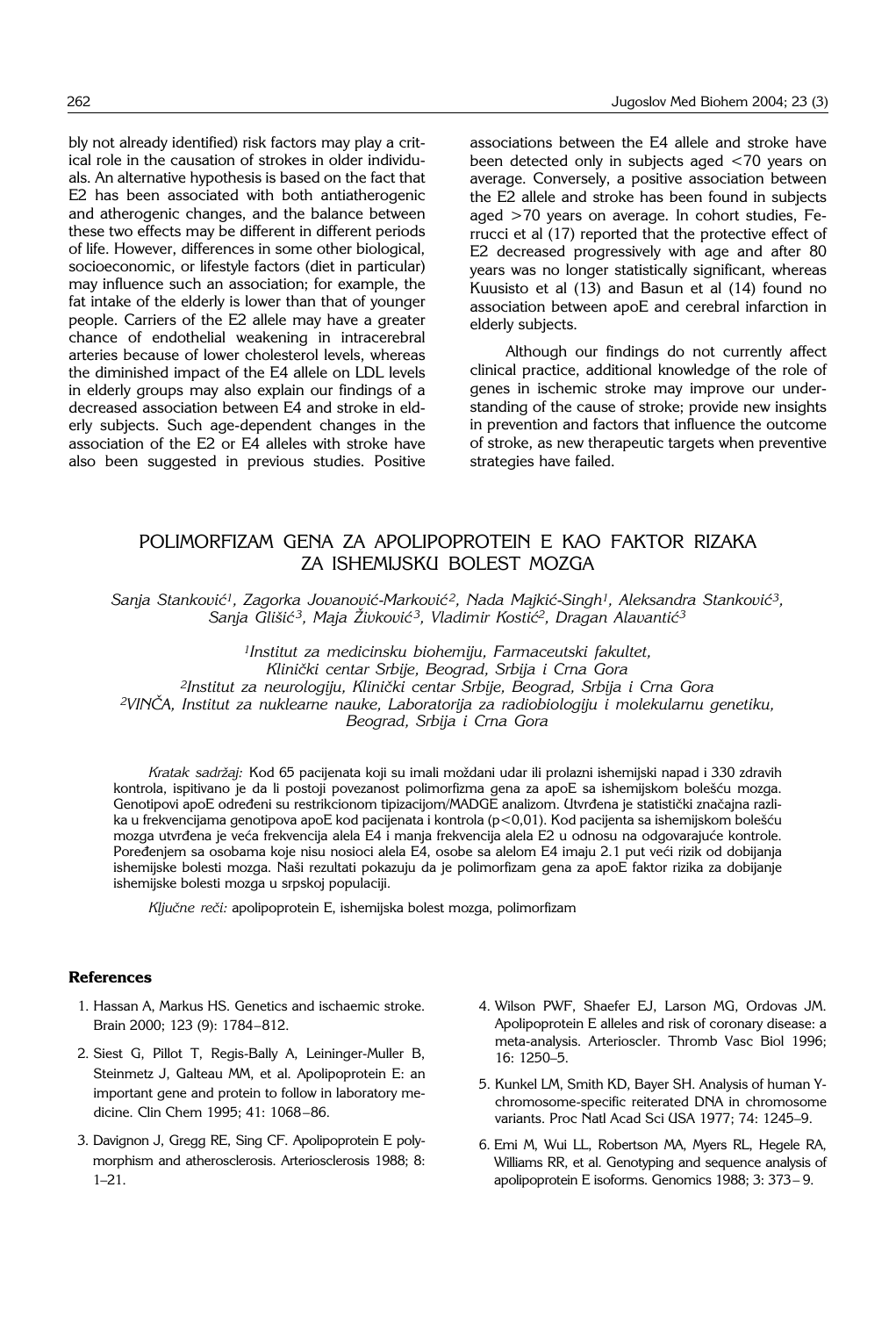- 7. Stanković S, Glišić S, Alavantić D. Apolipoprotein E gene DNA polymorphism in Serbian population. Jugoslov Med Biohem 1999; 18: 9–15.
- 8. Mahieux F, Bailleul S, Fenelon R, Couderc R, Laruelle P, Gunel M. Prevalence of apolipoprotein E phenotypes in patients with acute ischemic stroke. Stroke 1990; 21: I–115.
- 9. Pedro-Botet J, Senti M, Nogues X, Rubies-Prat J, Roquer J, D'Olhaberriague L, Olive J. Lipoprotein and apolipoprotein profile in men with ischemic stroke: Role of Lipoprotein (a), triglyceride-rich lipoproteins, and apolipoprotein E polymorphism. Stroke 1992; 23: 1556– 62.
- 10. Couderc R, Mahieux F, Bailleul S, Fenelon G, Mary R, Fermanian J. Prevalence of apolipoprotein E phenotypes in ischemic cerebrovascular disease: a case-control study. Stroke 1993; 24: 661–4.
- 11. Coria F, Rubio I, Nunez E, Sempere AP, SantaEngarcia N, Bayon C, Cuadrado N. Apolipoprotein E variants in ischemic stroke. Stroke 1995; 26: 2375–6.
- 12. De Andrade M, Thandi I, Brown S, Gotto A Jr, Patsch W, Boerwinkle E. Relationship of the apolipoprotein E polymorphism with carotid artery atherosclerosis. Am J Hum Genet 1995; 56: 1379 –90.
- 13. Kuusisto J, Mykkanen L, Kervinen K, Kesaniemi YA, Laakso M. Apolipoprotein E4 phenotype is not an important risk factor for coronary heart disease or stroke in elderly subjects. Arterioscler Thromb Vasc Biol 1995; 15: 1280–6.
- 14. Basun H, Corder EH, Guo Z, Lannfelt L, Corder LS, Manton KG, Winblad B, Viitanen M. Apolipoprotein E polymorphism and stroke in a population sample aged 75 years or more. Stroke 1996; 27:1310– 5.
- 15. Hachinski V, Graffagnino C, Beaudry M, Bernier G, Buck C, Donner A, Spence JD, Doig G, Wolfe BM. Lipids and stroke: a paradox resolved. Arch Neurol 1996; 53: 303–8.
- 16. Terry JG, Howard G, Mercuri M, Bond MG, Crouse JR 3rd. Apolipoprotein E polymorphism is associated with segment-specific extracranial carotid artery intimamedia thickening. Stroke 1996; 27: 1755–9.
- 17. Ferrucci L, Guralnik JM, Pahor M, Harris T, Corti MC, Hyman BT, Wallace RB, Havlik RJ. Apolipoprotein E 2 allele and risk of stroke in the older population. Stroke 1997; 28: 2410–6.
- 18. Kessler C, Spitzer C, Stauske D, Mende S, Stadlmuller J, Walther R, Rettig R. The apolipoprotein E and  $\beta$ -fibrinogen G/A-455 gene polymorphisms are associated with ischemic stroke involving large-vessel disease. Arterioscler Thromb Vasc Biol 1997; 17:2880–4.
- 19. Nakata Y, Katsuya T, Rakugi H, Takami S, Sato N, Kamide K, Ohishi M, Miki T, Higaki J, Ogihara T. Polymorphism of angiotensin converting enzyme, angiotensinogen, and apolipoprotein E genes in a Japanese population with cerebrovascular disease. Am J Hypertens 1997; 10: 1391–5.
- 20. Schmidt R, Schmidt H, Fazekas F, Schumacher M, Niederkorn K, Kapeller P, Weinrauch V, Kostner GM. Apolipoprotein E polymorphism and silent microangiopathy-related cerebral damage. Results of the Austrian Stroke Prevention Study. Stroke 1997; 28: 951–6.
- 21. Aalto-Setala K, Palomaki H, Miettinen H, Vuorio A, Kuusi T, Raininko R, Salonen O, Kaste M, Kontula K. Genetic risk factors and ischaemic cerebrovascular disease: role of common variation of the genes encoding apolipoproteins and angiotensin-converting enzyme. Ann Med 1998; 30: 224–33.
- 22. Ji Y, Urakami K, Adachi Y, Maeda M, Isoe K, Nakashima K. Apolipoprotein E polymorphism in patients with Alzheimer's disease, vascular dementia and ischemic cerebrovascular disease. Dement Geriatr Cogn Disord 1998; 9(5): 243–5.
- 23. Margaglione M, Seripa D, Gravina C, Grandone E, Vecchione G, Cappucci G, Merla G, Papa S, Postiglione A, Di Minno G, Fazio VM. Prevalence of apolipoprotein E alleles in healthy subjects and survivors of ischemic stroke: an Italian case-control study. Stroke 1998; 29: 399– 403.
- 24. McCarron MO, Muir KW, Weir CJ, Dyker AG, Bone I, Nicoll JA, Lees KR. The apolipoprotein E epsilon4 allele and outcome in cerebrovascular disease. Stroke 1998; 29: 1882–7.
- 25. Peng DQ, Zhao SP, Wang JL. Lipoprotein (a), and apolipoprotein E 4 as independent risk factors for ischemic stroke. J Cardiovasc Risk 1999; 6: 1–6.
- 26. McCarron MO, Delong D, Alberts MJ. ApoE genotype as a risk factor for ischemic cerebrovascular disease: a meta-analysis. Neurology 1999; 12: 53 (6): 1308–11.
- 27. Catto AJ, McCormack LJ, Mansfield MW, Carter AM, Bamford JM, Robinson P, Grant PJ. Apolipoprotein E polymorphism in cerebrovascular disease. Acta Neurol Scand 2000; 101: 399–404.
- 28. Kokubo Y, Chowdhury AH, Date C, Yokoyama T, Sobue H, Tanaka H. Age-dependent association of apolipoprotein E genotypes with stroke subtypes in a Japanese rural population. Stroke 2000; 31: 1299–1306.
- 29. Chowdhury AH, Yokoyama T, Kokubo Y, Zaman MM, Haque A, Tanaka H. Apolipoprotein E genetic polymorphism and stroke subtypes in a Bangladeshi hospital-based study. J Epidemiol 2001; 11 (3): 131– 8.
- 30. Frikke-Schmidt R, Nordestgaard BG, Thudium D, Gronholdt MLM, Tybjaerg-Hansen A. ApoE genotype predicts AD and other dementia but not ischemic cerebrovascular disease. Neurology 2001; 56: 194–200.
- 31. MacLeod MJ, De Lange RP, Breen G, Meiklejohn D, Lemmon H, Clair DS. Lack of association between apolipoprotein E genoype and ischaemic stroke in a Scottish population. Eur J Clin Invest 2001; 31 (7): 570–3.
- 32. Serteser M, Viskikis S, Ozben T, Herbeth B, Balkan S, Siest G. Lipid profile and apolipoprotein E genotyping in stroke: a case-control study. Neuroscience-Net 2001; 3, article 10015.